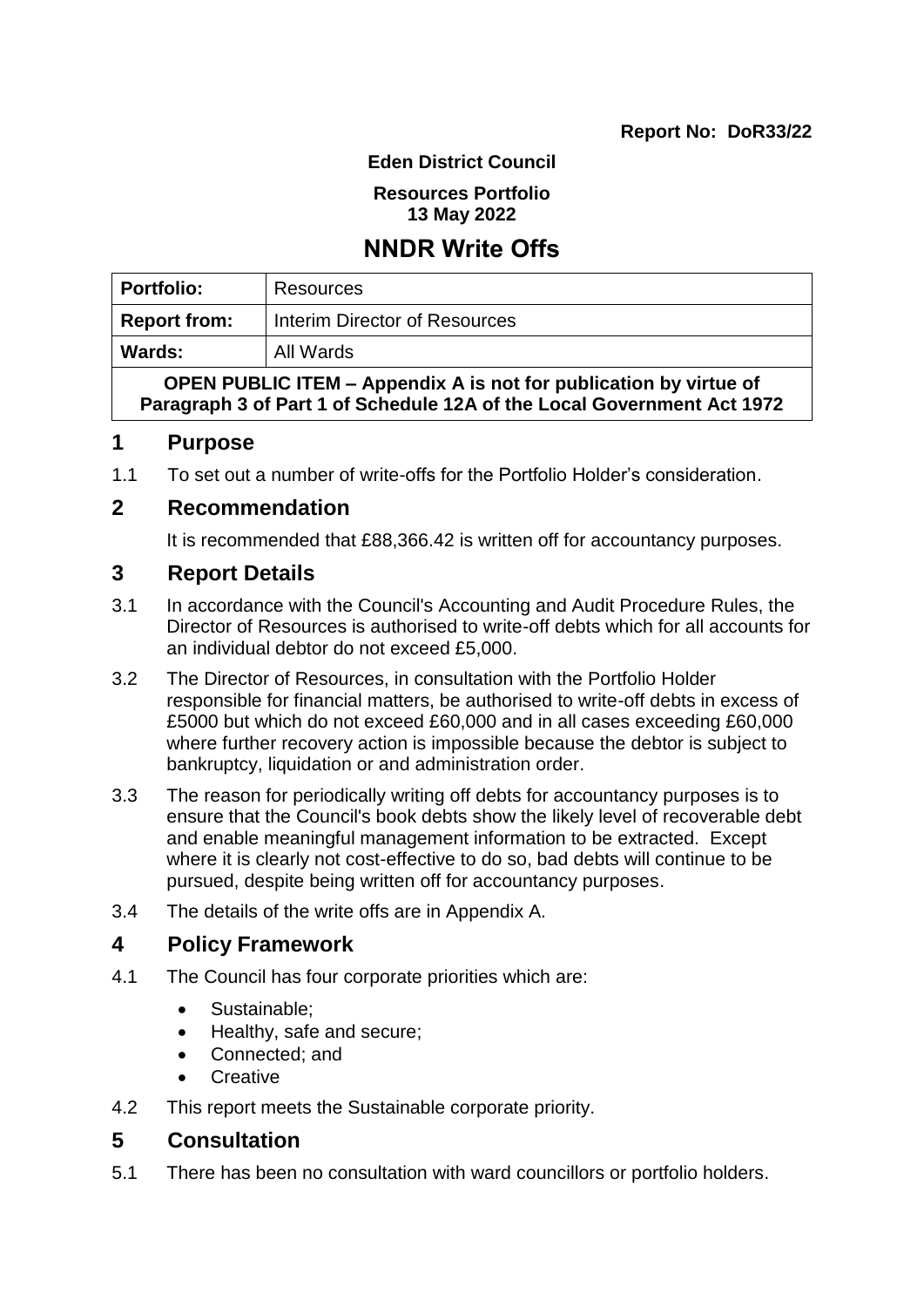## **6 Implications**

#### **6.1 Financial and Resources**

- 6.1.1 Any decision to reduce or increase resources or alternatively increase income must be made within the context of the Council's stated priorities, as set out in its Council Plan 2019-2023 as agreed at Council on 7 November 2019.
- 6.1.2 The financial implications are considered as part of the report.

#### **6.2 Legal**

6.2.1 There are no Legal implications.

#### **6.3 Human Resources**

6.3.1 There are no Human Resources implications.

#### **6.4 Environmental**

6.4.1 There are no environment implications.

#### **6.5 Statutory Considerations**

| <b>Consideration:</b>                                  | Details of any implications and proposed<br>measures to address: |
|--------------------------------------------------------|------------------------------------------------------------------|
| <b>Equality and Diversity</b>                          | There are no implications                                        |
| Health, Social<br>Environmental and<br>Economic Impact | There are no implications                                        |
| <b>Crime and Disorder</b>                              | There are no implications                                        |
| Children and<br>Safeguarding                           | There are no implications                                        |

#### **6.6 Risk Management**

| <b>Risk</b>                                                | <b>Consequence</b>                                                                                                                   | <b>Controls Required</b>                                                                                                                                                                                     |
|------------------------------------------------------------|--------------------------------------------------------------------------------------------------------------------------------------|--------------------------------------------------------------------------------------------------------------------------------------------------------------------------------------------------------------|
| Debts are written off<br>that could have been<br>recovered | Auditors may<br>determine that the<br>Council has not made<br>proper arrangements<br>for securing<br>effectiveness and<br>efficiency | Ensure that all debts<br>are pursued in a cost-<br>efficient manner, at<br>least to the point of<br>recovery through the<br>Courts. Retain full<br>reports on all actions<br>taken in pursuing the<br>debts. |

## **7 Other Options Considered**

7.1 No other options have been considered.

## **8 Reasons for the Decision/Recommendation**

8.1 The debts are considered to be irrecoverable and, if the proposal is agreed, they will be written off the individual accounts involved and from the Council's ledger.